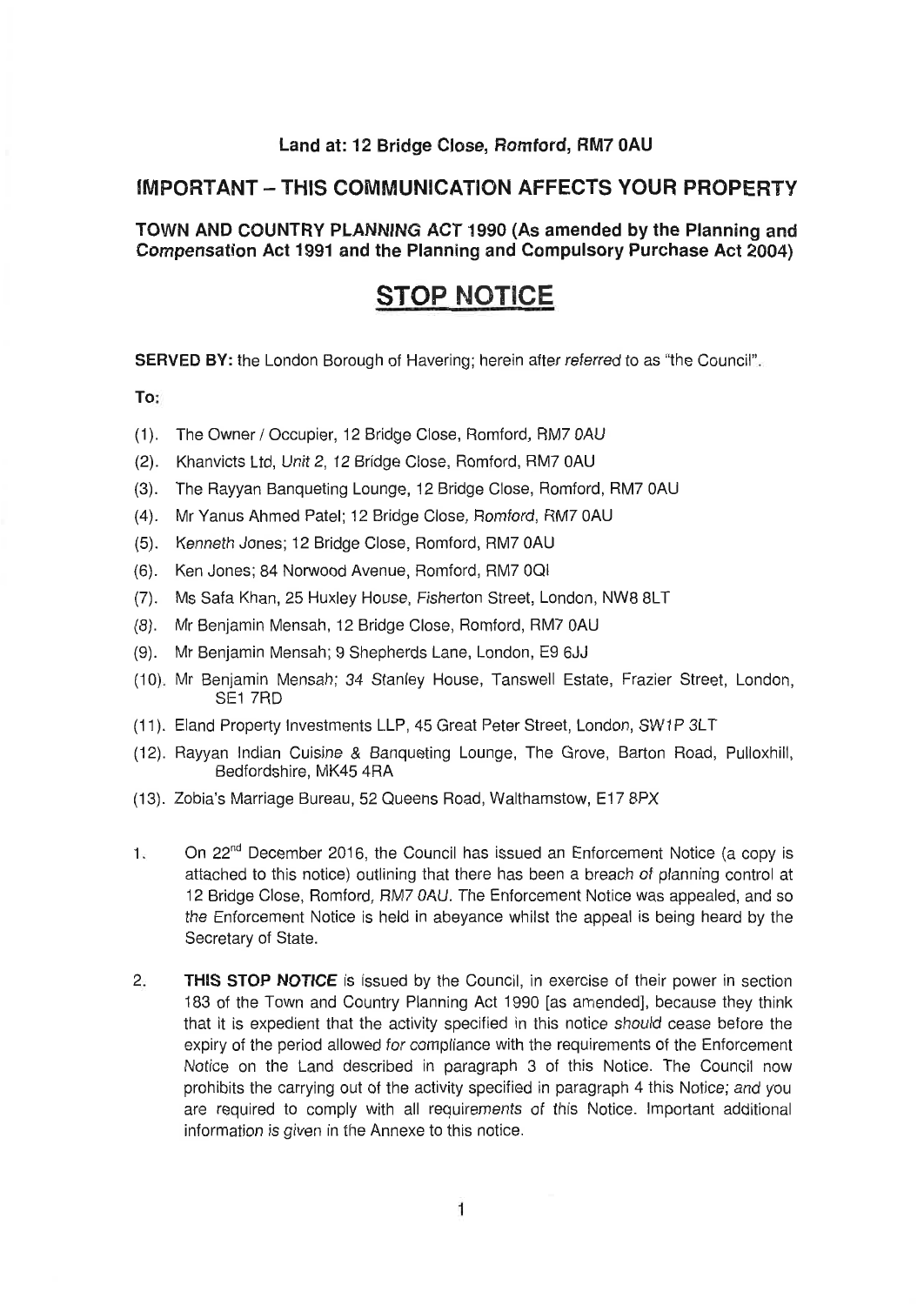#### 3. **THE LAND TO WHICH THIS NOTICE RELATES**

Land at: **12 Bridge Close, Romford, RM7 OAU,** as shown OUTLINED IN BLACK on the attached plan.

#### 4. **THE ACTIVITY TO WHICH THIS NOTlCE RELATES**

This notice is issued against all activities that are occurring on the Land in connection with:

The material change of use of the northern unit of 12 Bridge Close (in the approximate location HACTHED RED on the attached plan) to a Banqueting Hall (D2 use).

These activities include:

- (i) The use of the property as a banqueting hall;
- (ii) Activities carried out as part of the use of the property as a banqueting hall, or any activity associated with it, including [but not limited to]:
	- (a) The use of an amplified speaker system, the setting out of tables and chairs, and the use and operation of any cooking facilities.
	- (b) The display of advertisements that promote the use of the property for events, including (but not limited to) any signage on the site, as well as any digital or online advertisements (including any online and social media advertisements).

#### 5. **WHAT YOU ARE REQUIRED TO DO**

Cease all the activities in connection with the breach specified in paragraph 4 of this notice.

#### 6. **WHEN THIS NOTICE TAKES EFFECT**

This notice takes effect on **14'~August 2017** when all the activity specified in this notice shall cease.

Dated: 11<sup>th</sup> August 2017

Parial Colink

**Signed:** 

David Colwill Team Leader, Planning Enforcement and Appeals

**On behalf of:** London Borough of Havering, Mercury House, Mercury Gardens, Romford, RM1 3SL

| Case Officer:     | Sam Cadman    |
|-------------------|---------------|
| Telephone Number: | 01708 434 798 |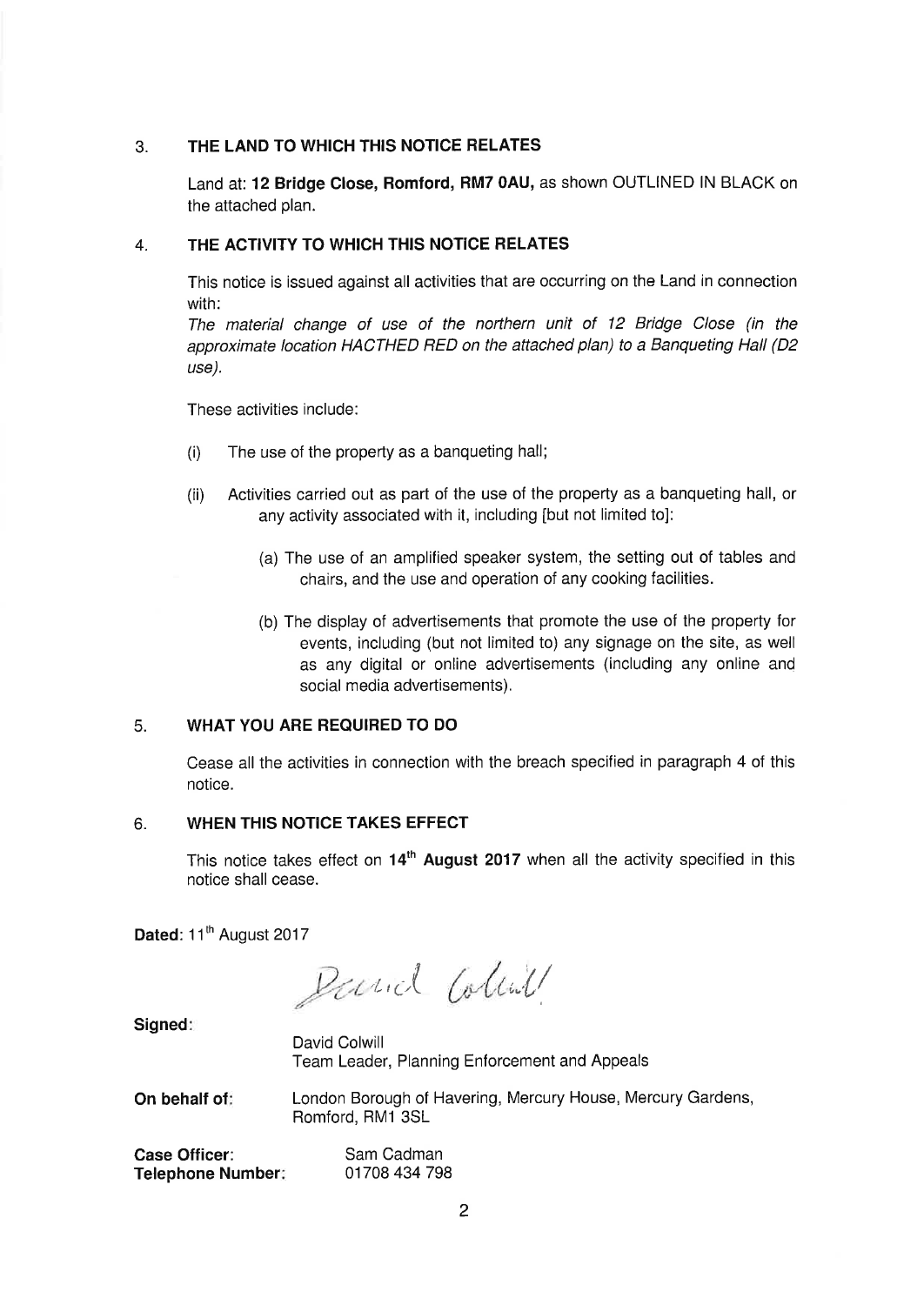# **ANNEXE**

#### **WARNING**

# **THIS NOTICE TAMES EFFECT QM THE DATE SPECIFIED IN PARAGRAPH 6.**

### **THERE IS NO RlGHT OF APPEAL TO THE FIRST SECRETARY OF STATE AGAINST THIS NOTICE.**

It is an offence to contravene a stop notice after a site notice has been displayed or the stop notice has been served on you (Section 187(1) of the 1990 Act). If you then fail to comply with the stop notice you will be at risk of **immediate prosecution,** for which the maximum penalty is an unlimited fine.

If you are in any doubt about what this notice requires you to do, you should get in touch **immediately** with **Sam Cadman;** Enforcement and Appeals Technician, 5<sup>th</sup> Floor, Mercury House, Romford, RMI 3SL, 01708-434798. If you **need independent advice** about this notice, you are **advised** to contact urgently a lawyer, planning consultant or other professional adviser specialising in planning matters urgently.

If you wish to contest the validity of the notice, you may only do so by an application to the High Court for judicial review.

## **Section 187 of TCPA 1990.** - **Penalties for contravention of stop notice.**

- (1) If any person contravenes a stop notice after a site notice has been displayed or the stop notice has been served on him he shall be guilty of an offence.
- (1A) **An** offence under this section may be charged by reference to any day or longer period **of** time and a person may be convicted of a second or subsequent offence under this section by reference to any period of time following the preceding conviction for such an offence.
- (1B) References in this section to contravening a stop notice include causing or permitting its contravention.
- (2) A person guilty of an offence under this section shall be liable-
	- (a) on surnmary conviction, to a fine not exceeding £20,000; and
	- (b) on conviction on indictment, to a fine.
- (2A) In determining the amount of any fine to be imposed on a person convicted of an offence under this section, the court shall in particular have regard to any financial benefit which has accrued or appears likely to accrue to him in consequence of the offence.
- (3) In proceedings for an offence under this section it shall be a defence for the accused to prove-
	- (a) that the stop notice was not served on him, and
	- (b) that he did not know, and could not reasonably have been expectecl to know, of its existence.